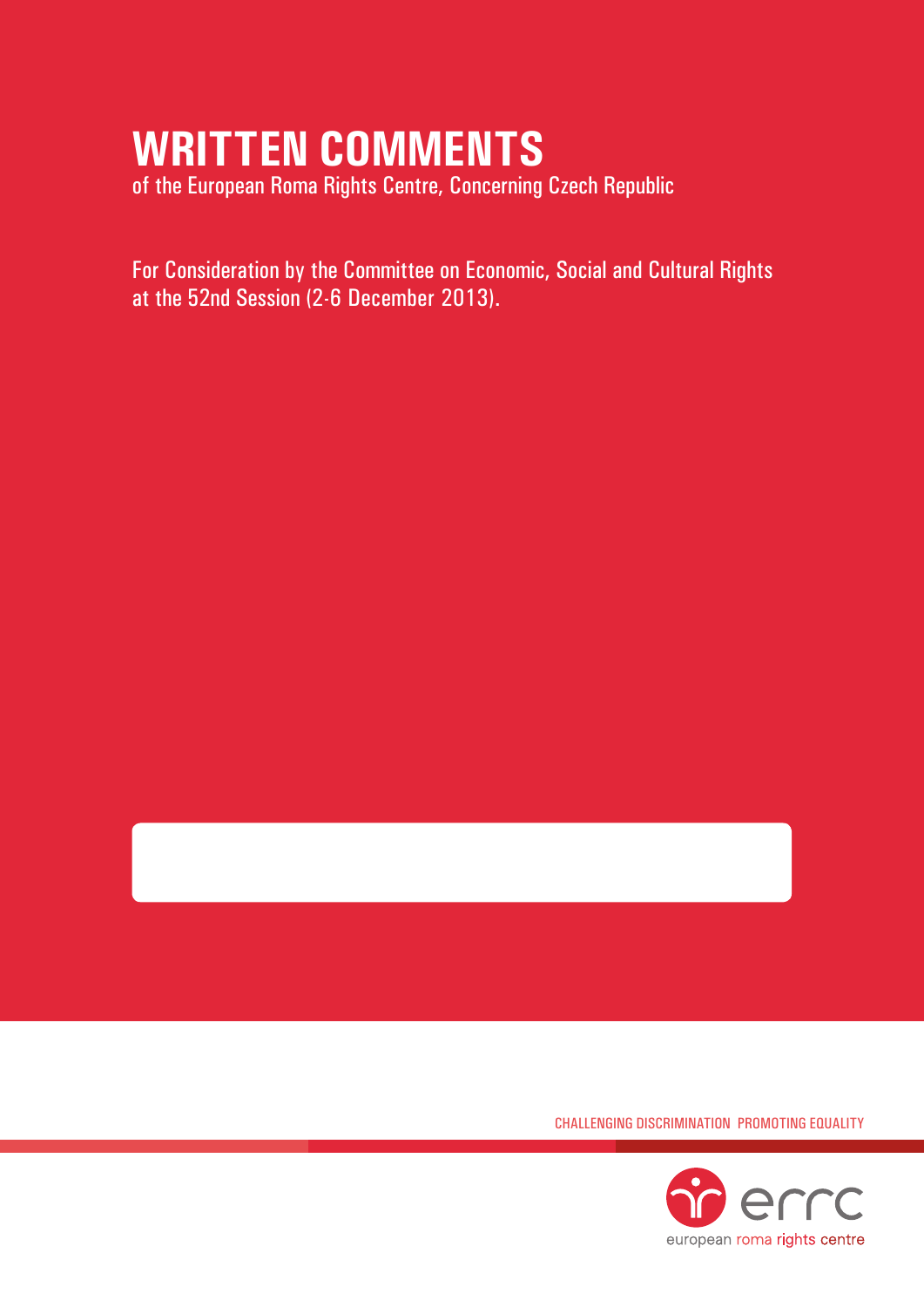## **tablE of contents**

| <b>Introduction</b>                                     |    |
|---------------------------------------------------------|----|
| Housing and an Adequate Standard of Living - Article 11 |    |
| <b>Access to Education - Article 13</b>                 | 5. |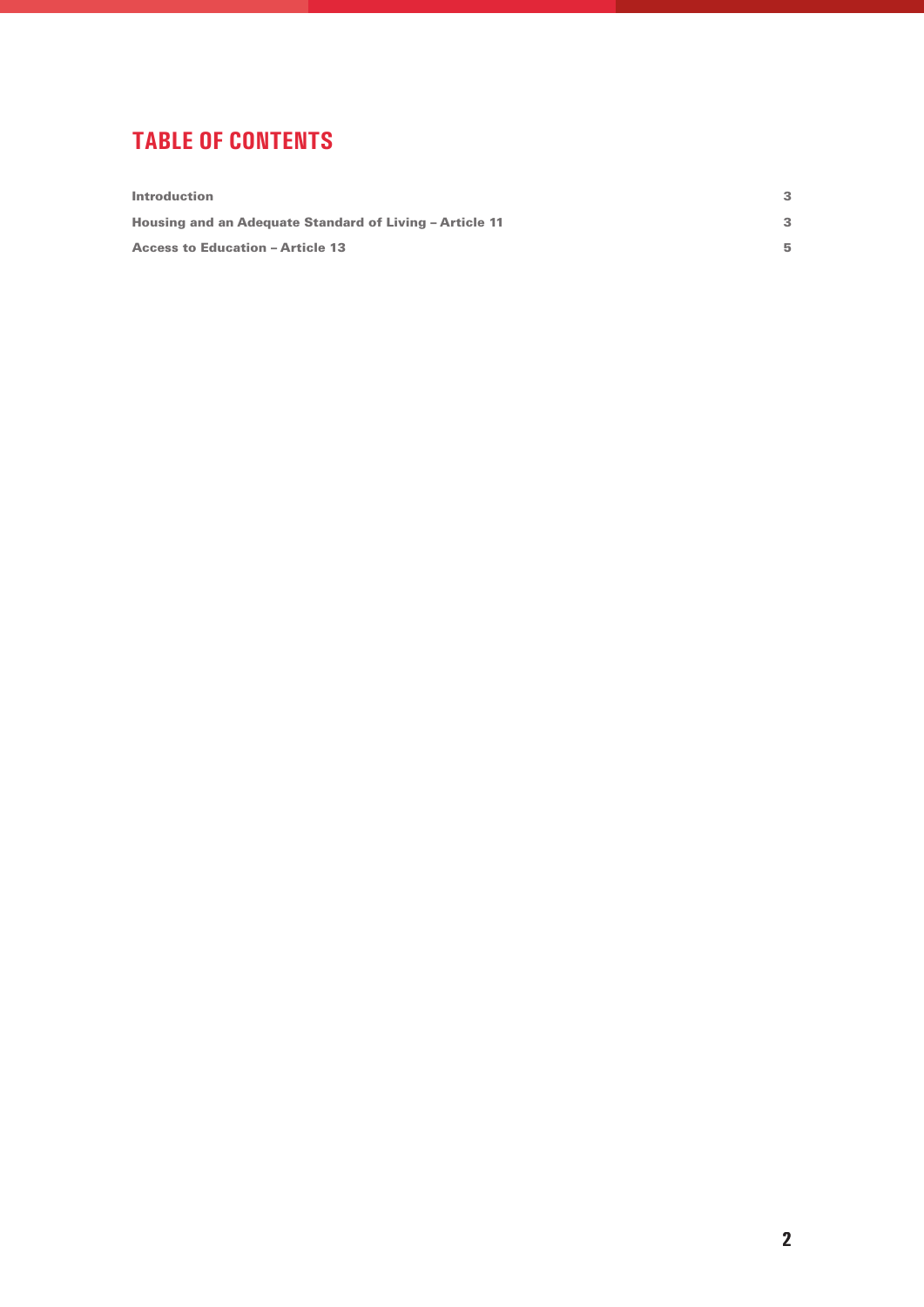#### **Introduction**

This list of critical issues is presented by the European Roma Rights Centre (ERRC),<sup>1</sup> with a contribution from the Platform for Social Housing.<sup>2</sup> The submission aims to assist the Pre-Sessional Working Group with country specific information on two key issues affecting Roma in relation to the Czech Republic's second periodic report (the State Report). The chapter on housing was prepared in collaboration with the Platform on Social Housing.

The ERRC has worked in the Czech Republic since 1996, and has documented widespread and systematic discrimination against Roma in the areas of education, housing, health, access to services, and employment. The ERRC has also recorded and litigated several cases of violent hate crimes, hate speeches and anti-Roma marches. It is estimated that up to 300,000 Roma live in the Czech Republic.<sup>3</sup>

### **Housing and an adequate standard of living – Article 11**

Experts estimate that 30,000 people live rough in the Czech Republic, and an additional 70,000 live in uncertain or unsuitable conditions according to European Typology of Homelessness and Housing Exclusion (ETHOS).4 Among the hidden homeless, there has been an increasing number of youth, physically handicapped, women, and whole families with children. Among the youth the most endangered are the people who are leaving institutional care. The share of women among homeless has been estimated to be increasing from 5% at the beginning of the 1990s to 17% in 2009; 4% of clients have been over 60 years old (clients of Naděje, c. a.).5

According to the EC/UNDP/WB 2011 Regional Roma Housing survey, almost half of the Roma in the Czech Republic feel under threat of evictions; 18% feel worried and 30% very worried that they will be evicted in the near future. In the comparative perspective of all 11 countries, the situation with eviction threats is the worst in the Czech Republic, where the largest share of Roma is afraid of evictions.

While Roma are statistically underrepresented in the group of visible homeless, their housing conditions have been deteriorating since the 1990s. A previously centralised state housing stock was, through previous decentralisation policies, transferred to the administration of local authorities. Since the 1990s, most of the local authorities decided to privatise their housing capacities and up to 90% of the municipal housing stock has been privatised to date. Roma, low-income and indebted households were those who lost out during privatisation: they were not allowed, offered or capable of buying the flats they were renting from the municipalities, and their housing, especially in lucrative areas of cities, was sold to private landlords. The new owners evicted Roma from city centres to peripheries, from developed areas to structurally disadvantaged regions. The government has not introduced any policy to control or revert these processes, and Roma continue to be evicted from cities.

For many Romani families the only way to find accommodation is through privately (or municipally)-owned residential hostels, as they are systematically denied housing on the official housing market. The allocation of housing subsidies is at the discretion of the local authorities, and they are most often paid directly to the landlords of residential hostels. State support is calculated as a proportion (depending on the subjective assessment of a local officer) of the rents, and there is no ceiling on its amount.<sup>6</sup> The processes of eviction of Roma from municipal housing, creation of ghettoes in structurally disadvantaged areas, and subsidy preference for

- **1** The ERRC is an international public interest law organisation engaging in a range of activities aimed at combating anti-Romani racism and human rights abuse of Roma, in particular strategic litigation, international advocacy, research and policy development, and training of Romani activists. See: www.errc.org.
- **2** The Platform for Social Housing is a Czech NGO and expert association which advocates for the introduction of social housing policies and practices in the Czech Republic, and monitors the implementation of the current policies and their impacts on vulnerable groups. The platform currently consists of 32 members, of which 20 are organisations (social housing and social services providers, and human rights organisations). Among others, all Czech members of FEANTSA are included.
- **3** UNDP, *The Housing Situation of Roma Communities: Regional Roma Survey 2011,* p. 41.
- **4** Kradecký et al. (2012): *Souhrnný materiál pro tvorbu koncepce práce s bezdomovci na období do roku 2020.* Praha.
- **5** MPSV (2012): *Koncepce prevence a řešení problematiky bezdomovectví do roku 2020.*
- **6** Czech Radio, *Interview with Martin Šimáček, Director of the Agency for Social Inclusion*, available at: http://www.rozhlas.cz/zpravy/politika/\_zprava/za-nefungujici-kanalizaci-v-prednadrazi-muze-mesto-ostrava-rika-martin-simacek--1101638.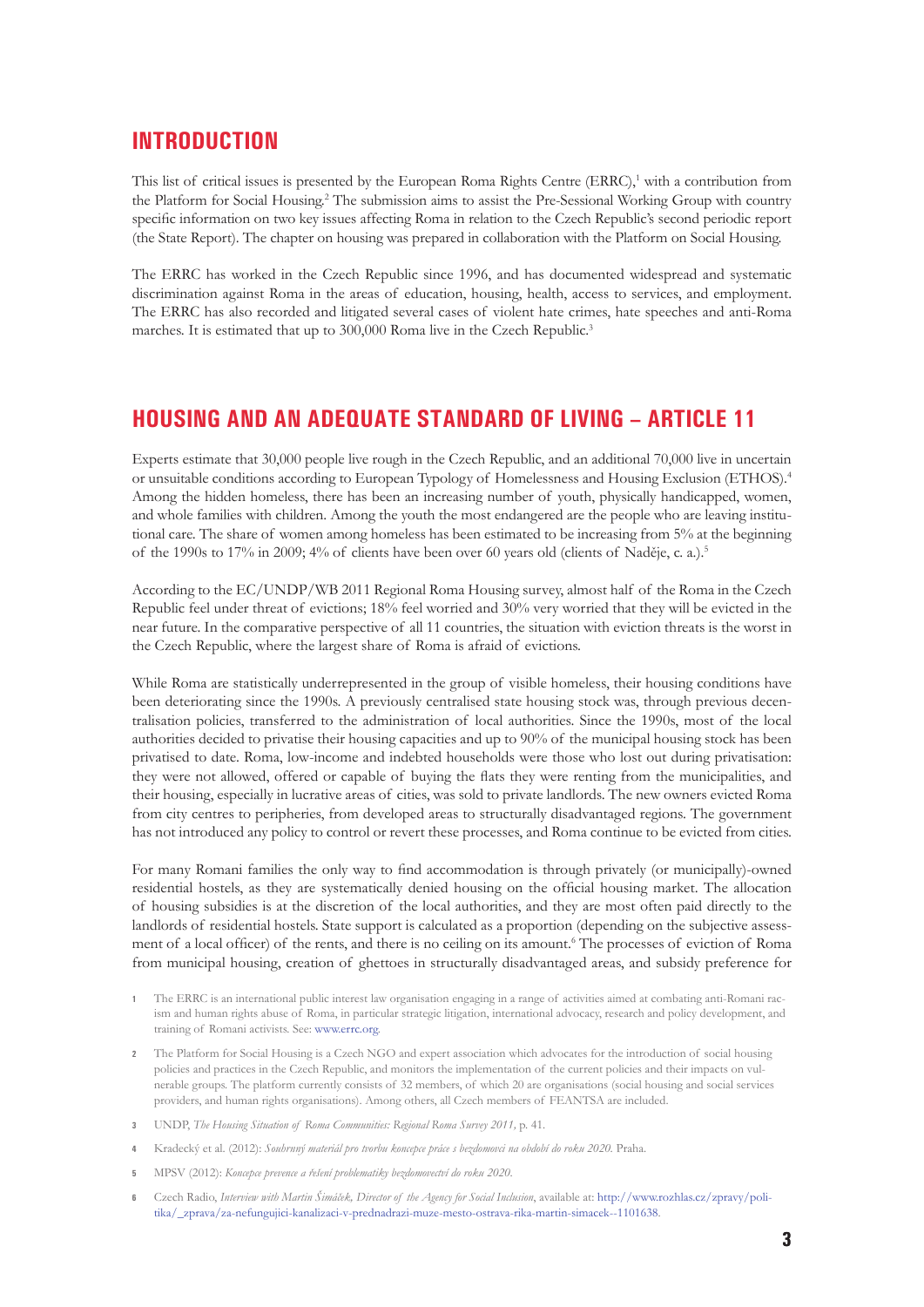substandard housing in residential hostels has driven an increasing number of Roma, and other disadvantaged groups, into functional homelessness according to the ETHOS typology.

There has been no systematic policy on social housing in the Czech Republic. Since the 1990s experts have called for the introduction of a Social Housing Act, but no government has presented it. Around 80% of total government expenditure has been directed to the private housing sector, which means that the government has supported the housing of higher-income groups. Recently, the Ministry of Regional Development has been preparing a new comprehensive strategy for social housing (2014), and some early drafts suggest that the situation of many Czech citizens including Roma, who rely on state support in their housing, will deteriorate with this new policy. For example it wants to introduce institutions for social housing and further segregate people in housing emergency.

The current system of state housing subsidies does not facilitate access to the housing market for many vulnerable families; moreover, it leads to residential segregation in low-quality and overpriced residential hostels owned by private persons. The living conditions in residential hostels often do not meet minimal housing and sanitation standards: several people were asked to live in one room, share kitchen and bathroom facilities, this all in inadequate-sanitation conditions.

Long-term provisional housing goes hand in hand with a poor system of education for Roma children. The lack of stable and decent housing with adequate privacy could have an even worse impact on the school attainment of Roma children, than the segregated system of special education. Without stable and calm housing, children lack psychological stability, have worse school attainment as a consequence and are less able to socialise.

#### **Suggested questions to the Government:**

- Which concrete and targeted measures has the Government taken to ban the practice of illegal evictions conducted by private landlords?"
- **Which concrete and targeted measures has the Government taken to reverse the process of segregation** of Roma who previously lived in municipal housing in cities, into substandard housing in structurally disadvantaged areas?
- Has the Government considered introducing some legislative measures providing more security to tenants, especially tenants living in privately-owned residential hostels facing constant threat of eviction?
- Has the Government considered reforming the current system of housing subsidies, and what measures will be taken to ensure that the housing situation of people dependent on these subsidies will not be worsen?
- What concrete steps will be taken to put the Homelessness 2020 concept into practice?
- Has the Government adopted any measures to reduce discrimination of and facilitate access for Romani tenants to the official housing-market?
- What is the current stage of the social housing policy; is civil society being consulted, and what role is given to private hostels or other forms of housing which are not standard flats in the upcoming system of social housing?
- What desegregation measures are being taken, and what measures preventing further segregation will be taken?
- How is the government going to ensure people with housing needs living in residential social services will gain access to standard flats?
- **Which concrete and targeted measures has the Government taken to prevent further institutionalisation** of children because of the poor housing situation of their parents? Which concrete and targeted measures has the Government taken to secure stable and decent housing with enough privacy to children, as a precondition of their development?
- Which concrete and targeted measures is the Government going to take to secure quality, decent and non-segregated housing to all homeless people and prevent further homelessness?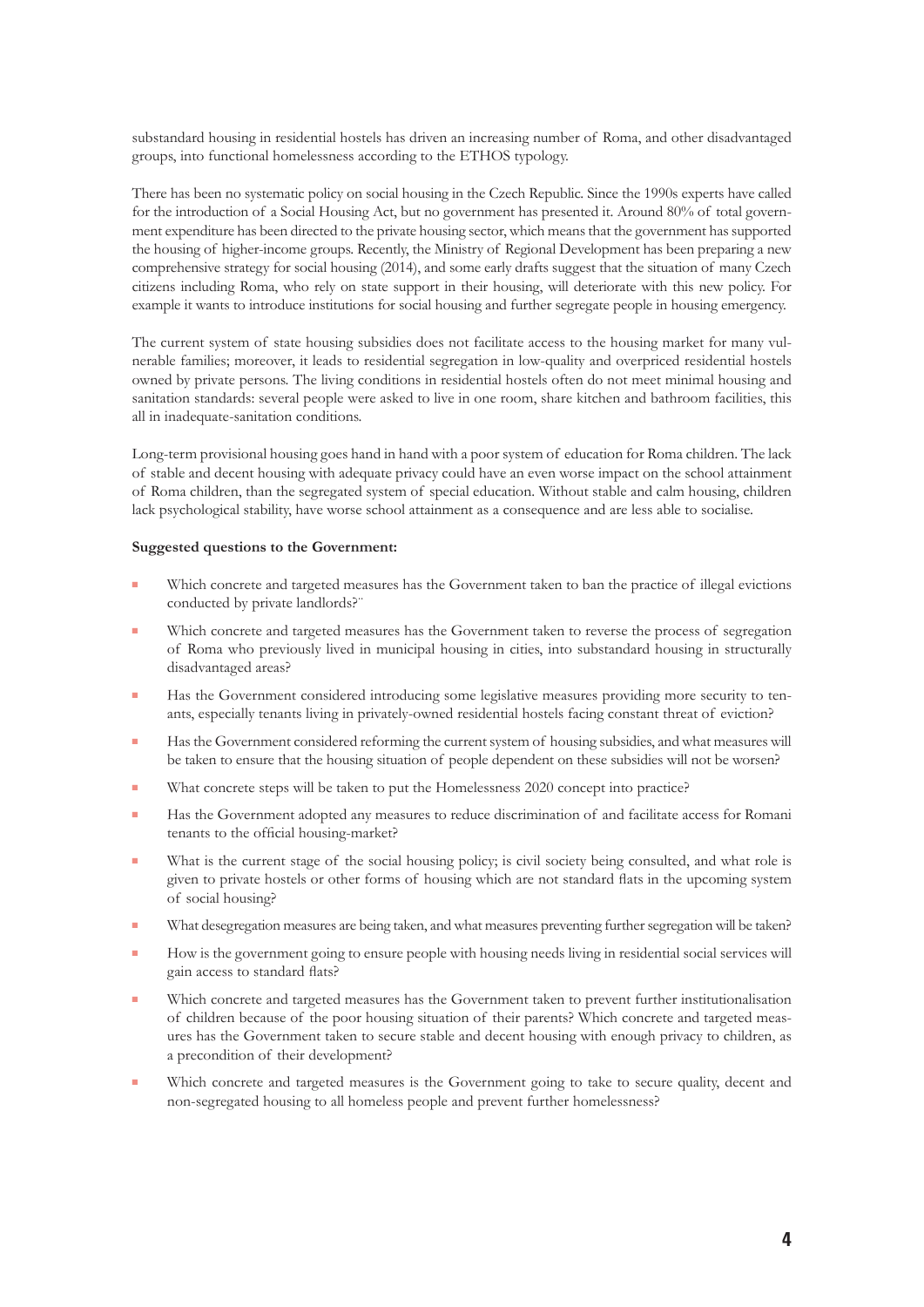## **Access to Education – Article 13**

Six years after the European Court of Human Rights judgment in the *D.H. case*<sup>7</sup>, which ruled that the country discriminated against Romani pupils by offering them inferior education in special schools, the Czech Republic has made very little progress in securing non-discriminatory access to education for Roma. Romani children continue to be trapped in a cycle of low-quality segregated education. The Czech government has failed to address the problem of discrimination against Romani pupils in education as a matter of priority, and it has not carried out the necessary systemic reform in order to comply with the *D.H. decision*. As a result, Romani pupils in practical and Roma-only schools and classes are re-living the same violations of their right to equal treatment in the field of education experienced by their parents and relatives.

The 2005 rebranding exercise through which "special schools", designed for children with mild mental disabilities, were renamed "practical elementary schools" or mainstream elementary schools has failed to eradicate the system of inferior education which thousands of Romani pupils face on a daily basis. A great number of Romani pupils in both practical schools and segregated elementary schools continue to follow the curriculum for children with mild mental disabilities. All that the change in name has achieved is confusion; neither parents nor the Ministry of Education have a clear idea about the type and quality of education provided to Roma in various schools. The legislation governing the new system is impenetrable.

The Czech Republic adopted the National Action Plan on Inclusive Education (NAPIE) in March 2010,<sup>8</sup> to implement the European Court judgment in the DH case. The Czech Republic has also developed a competing inclusive education plan amid a larger strategy for Roma generally. In September 2011, the Czech government approved the Strategy for the Fight against Social Exclusion 2011-2015.<sup>9</sup> However, no targeted budget and schedule have been allocated to implement the NAPIE and Strategy to date, nor they are binding on any government department. Finally, in November 2012, the Czech government submitted a New Consolidated Action Plan to the Council of Europe's Committee of Ministers.10 It remains unclear whether the new plan essentially replaces, or should be seen in addition to, the current NAPIE, nor how it relates to the Czech Strategy for Combating Social Exclusion 2011-2015. Some of the measures indicated in the Action Plan have been already delayed or entirely neglected.

In July 2012, the Association of Psychological-Pedagogical Centres raised serious concerns over the accuracy and adequacy of the current assessment practices within the process of enrolment into the practical education system when it comes to Romani pupils. They concluded that the test currently used does not adequately reflect the specific situation of Romani children. Although the Ministry of Education established a working group to review the objectivity and purpose of the assessment instruments, there have not been any changes in the use of the flawed tests and assessment instruments, which continue physically segregating children based on their school performance until now. Such tests however suggest that an actual disability can be a legitimate reason for segregating Romani children and perpetuate discrimination contrary to the Convention on the Rights of Persons with Disabilities.

The Czech Ombudsperson research in 2012 highlighted that Romani children continue to be overrepresented in schools and classes designed for children with mild mental disabilities where they constitute around 35% of all children.<sup>11</sup> Furthermore, the newest UNDP household survey emphasises that 17% of all Romani children between the ages of seven and 15 attend practical and special schools and 60% of these Romani children are placed in ethnically segregated special/practical schools with the majority of their schoolmates being Roma.12

The result is that the Czech Republic's education system is failing Romani children, with devastating consequences for their future. Substantial numbers of pupils do not finish elementary school, and only a very few of

- **7** European Court of Human Rights, *Case of D.H. and Others v. The Czech Republic*, 13 November 2007, available at: http://www.errc. org/cms/upload/media/02/D1/m000002D1.pdf.
- **8** Ministry of Education, *National Plan for Inclusive Education,* 2010, available at: http://www.msmt.cz/socialni-programy/narodni-akcniplan-inkluzivniho-vzdelavani.
- **9** Agency for Social Inclusion, *Strategy for Combating Social Exclusion for the Period 2011-2015.*
- **10** Government of the Czech Republic, *Consolidated Action Plan for the Execution of the Judgment of the European Court of Human Rights in the Case of D.H. and Others v. The Czech Republic*, available at: https://wcd.coe.int/ViewDoc.jsp?id=1846711&Site=CM&BackColorIntern et=DBDCF2&BackColorIntranet=FDC864&BackColorLogged=FDC864.
- **11** Public Defender of Rights, *Research of the Public Defender of Rights into the Question of Ethnic Composition of Pupils of Former Special Schools*, Brno, 2012, available at: http://www.ochrance.cz/fileadmin/user\_upload/DISKRIMINACE/Vyzkum/Vyzkum\_skoly-zprava.pdf.
- **12** UNDP, *Roma Education in Comparative Perspective*, 2012, pp. 67-68.